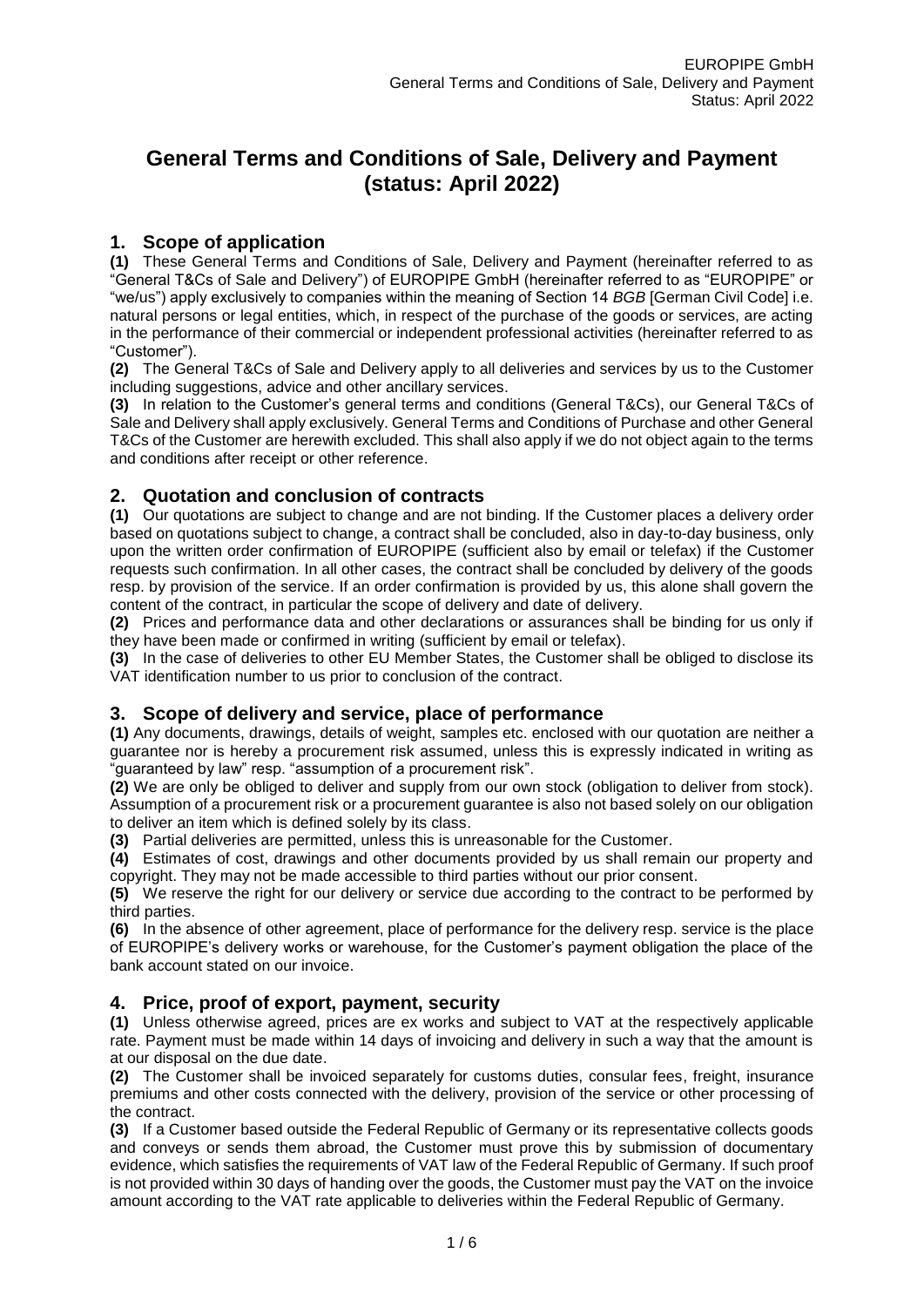**(4)** The Customer may set off only against undisputed claims or claims recognised by declaratory judgment. The Customer shall be entitled to rights of retention only if they are based on the same contractual relationship. We shall have the right to avert the exercise of a right of retention by provision of security, also by guarantee.

**(5)** If the Customer defaults in payment or our claims are jeopardised as a result of not only a negligible deterioration in the Customer's credit rating with recognised rating agencies such as Creditreform, Moody's, Fitch etc., we shall have the right to require payment of our claims or require securities. We shall then also have the right to revoke the collection authorisation pursuant to Art. 12 **(6)** Furthermore, we shall be permitted to carry out deliveries still outstanding only against advance payment or against provision of securities.

**(7)** Statutory provisions concerning default in payment remain unaffected. The right is reserved to assert further damage, in particular additional expenses in relation to financing etc.

# **5. Intercompany settlement**

**(1)** We have the right, in conformity with all companies belonging to the Group of Salzgitter AG or DHS - Dillinger Hütte Saarstahl AG, of set-off against all claims, to which we, Salzgitter AG, DHS -Dillinger Hütte Saarstahl AG or the companies in which Salzgitter AG or DHS - Dillinger Hütte Saarstahl AG holds an interest directly or indirectly, are entitled against the Customer. Further, we have the right of set-off against all claims, to which the Customer is entitled, for whatever legal reason, against us, against Salzgitter AG, against DHS - Dillinger Hütte Saarstahl AG or their Group companies referred to in sentence 1. This shall also apply if cash payment has been agreed by one party or payment by other means has been agreed by the other party in consideration of performance.

**(2)** We shall provide a complete list of the Group companies of Salzgitter AG and DHS - Dillinger Hütte Saarstahl AG stated in paragraph (1) upon request.

**(3)** Securities, which exist for us or one of the above-mentioned companies, shall be liable respectively for the claims of all such companies.

#### **6. Deviations, tolerances**

Deviations in dimension, weight and quality are admissible within the framework of applicable DIN standards or tolerances customary in the trade but not more than 8 %, unless otherwise agreed.

# **7. Packaging**

Unless otherwise agreed, the goods shall be delivered without packaging, in particular not protected against rust. If packaging has been expressly agreed, it shall be invoiced to the Customer and shall not be taken back. We can instead require packaging to be returned, subject to a usage charge and deposit.

#### **8. Acceptance**

**(1)** If acceptance has been agreed, this shall take place at the delivery works, unless otherwise agreed. It must be carried out immediately after notification of readiness for acceptance. We shall bear the acceptance costs on the works side. The remaining costs incurred in relation to acceptance or charged to us by a third party shall be borne by the Customer.

**(2)** If specific quality regulations have been agreed, the Customer shall be obliged to accept the goods upon our request.

**(3)** If acceptance does not take place in due time or in full through no fault of our own, we shall have the right to carry out the delivery without acceptance or to store the goods at the Customer's expense and risk.

#### **9. Passing of risk, shipment**

**(1)** Unless otherwise agreed, the means of transport and transport route shall be left to our discretion. In such case, we shall determine the freight forwarder and/or the carrier.

**(2)** The risk of accidental loss or accidental deterioration of the goods shall pass to the Customer upon handover by us to the freight forwarder, carrier or third parties otherwise designated to carry out shipment. If shipment is delayed due to circumstances for which the Customer is responsible or the shipment is made at the Customer's request at a later date than the agreed delivery date, the risk shall pass to the Customer from the date of notification of readiness for shipment.

**(3)** The Incoterms as amended when the contract is concluded shall apply to the interpretation of the commercial terms.

**(4)** If the loading or carriage of the goods is delayed for a reason for which the Customer is responsible, we shall have the right to store the goods at our reasonably exercised discretion at the Customer's expense and risk, to take all measures deemed suitable in order to preserve the goods and to invoice the goods. Our claim for payment shall be due for payment in such case 14 days after the invoice date.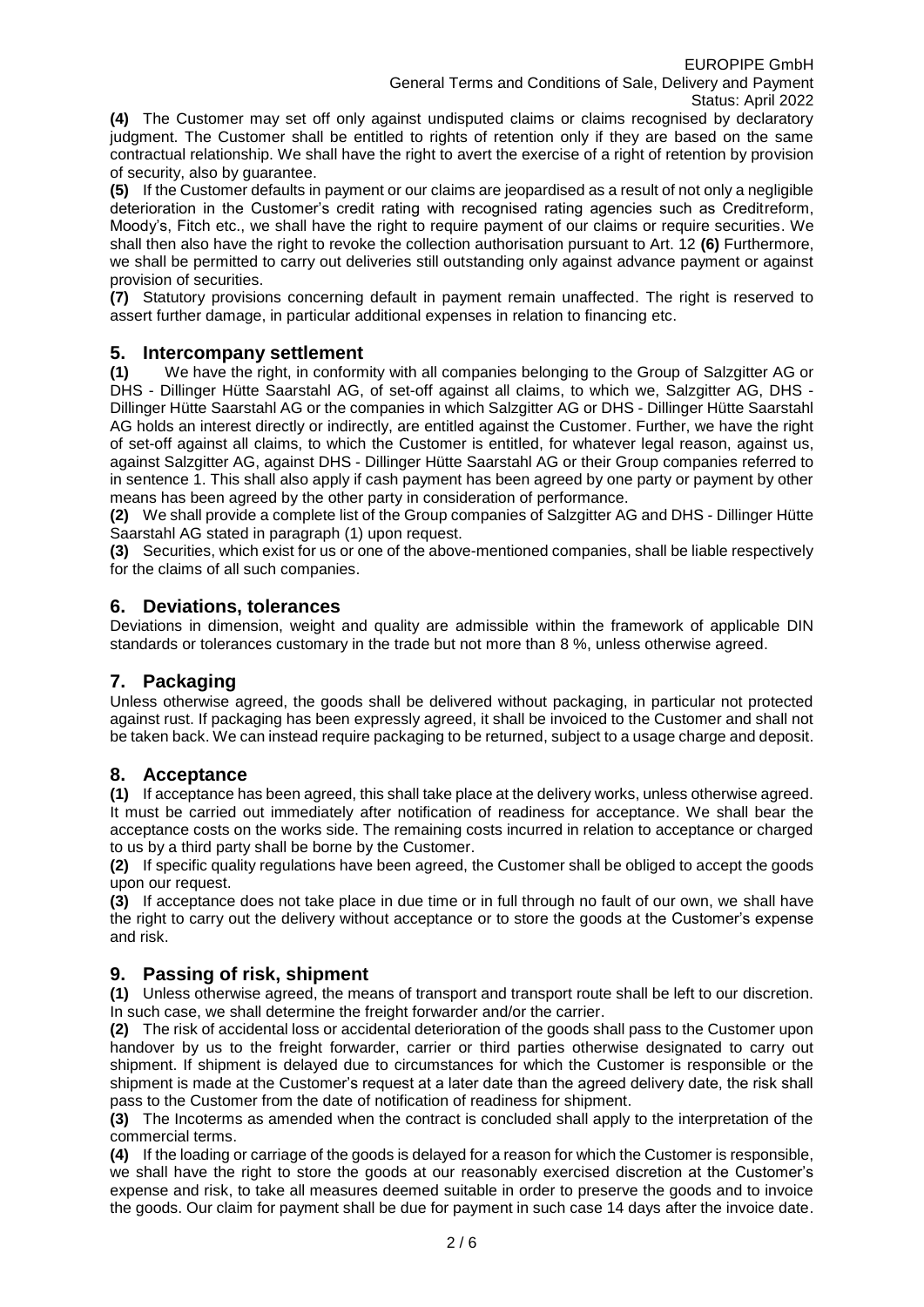This shall also apply if goods notified as being ready for shipment are not called off within four days. Statutory provisions concerning default in the acceptance of delivery remain unaffected.

**(5)** We reserve the right to ship the delivery from a foreign works or warehouse or from a foreign subsupplier.

### **10. Delivery time, delay in delivery**

**(1)** Specified delivery times are not binding unless otherwise agreed in writing. If delivery dates and periods are not binding or approximate (ca., about etc.), we shall use our best efforts to comply with them. Delivery periods agreed as binding according to the foregoing shall commence upon the date of our order confirmation but not before all necessary details of the order have been clarified in full. The latter also applies to delivery dates.

**(2)** If the Customer fails to fulfil its contractual obligations, also obligations to cooperate or accessory obligations, (such as opening a letter of credit, providing domestic or foreign certificates, making an advance payment or the like) in due time, we shall have the right to postpone our delivery periods and dates, notwithstanding our rights arising from the Customer's default, according to the requirements of our production processes appropriately but at most by the duration of the Customer's default in fulfilling the above-mentioned obligations. In individual cases, postponement of the delivery dates and periods beyond the duration of default as well shall be admissible, where there are just grounds to do so, without claims of the Customer being able to be derived from this. There are just grounds in particular where the delayed fulfilment of obligations to cooperate result in a conflict with other projects/orders in the production schedule or otherwise already scheduled. We shall notify the Customer of this immediately and implement the production/delivery for the Customer as promptly as possible, taking into account such conflicting projects/orders.

**(3)** If we do not receive deliveries or services from our sub-suppliers for us to provide deliveries or services due from us under the contract, despite proper and adequate stocking in terms of quantity and quality under our delivery or service agreement with the Customer or they are incorrect or not in due time, for reasons for which we are not responsible, or events of force majeure occur of not insignificant duration (i.e. of longer than 14 calendar days), we shall notify the Customer in due time in writing or text form. In such case, we shall have the right to postpone the delivery or service for the duration of the obstruction or to rescind the contract in whole or in part for the part not yet fulfilled if we have met our foregoing duty to provide information and have not assumed a procurement risk. Events of force majeure are in particular war, strikes, lock-outs, official intervention, energy shortages and shortages of raw materials, transport bottlenecks through no fault of our own, company obstructions through no fault of our own, e.g. due to fire, water and damage to machinery, pandemics and epidemics (incl. Covid-19) as well as any other obstructions which, when considered objectively, were not culpably caused by us.

**(4)** If delivery periods are not complied with, the Customer shall be entitled to the rights arising from Section 323 *BGB* only if we are in default and the Customer has set us a reasonable period for delivery which, insofar by way of derogation from Section 323 *BGB*, is connected with the declaration that the Customer refuses acceptance of performance after expiry of the period. After expiry of the period without effect, entitlement to fulfilment shall be excluded. The right of rescission shall in principle cover only the part of the contract not yet fulfilled. If partial deliveries provided are unusable for the Customer, the Customer shall also have the right of rescission in respect of such partial deliveries.

**(5)** The Customer shall be entitled to further rights arising from default in delivery, especially claims for damages, only according to Art. 13.

#### **11. Quality and claims for defects**

**(1)** Where we have made express and binding agreements with the Customer concerning quality/properties/specifications and quantity of the ordered goods, these shall take precedence over the objective requirements of Section 434 (3) *BGB*. Furthermore, unless the parties have expressly agreed otherwise, it shall be assumed that the goods are suitable for the use intended under the contract, if they correspond to the agreed specifications. Section 434 (2) no. 3 *BGB* remains unaffected. **(2)** For goods sold as downgraded material - e.g. so called lla material - we shall not be responsible for the specified faults and for such faults, which the Customer must normally expect with such material, if we have made an express and binding agreement with the Customer concerning quality/properties/specifications and quantity of the ordered goods, that takes precedence over Section 434 (3) no. 2 *BGB*. Furthermore, unless the parties have expressly agreed otherwise, it shall be assumed that the goods are suitable for the use intended under the contract, if they correspond to the agreed specifications. Section 434 (2) no. 3 *BGB* remains unaffected.

**(3)** We are not liable for deterioration or loss or improper handling of the goods after the risk passes.

**(4)** Content of the agreed specification and any expressly agreed use do not establish any guarantee. The assumption of a guarantee shall require express written agreement.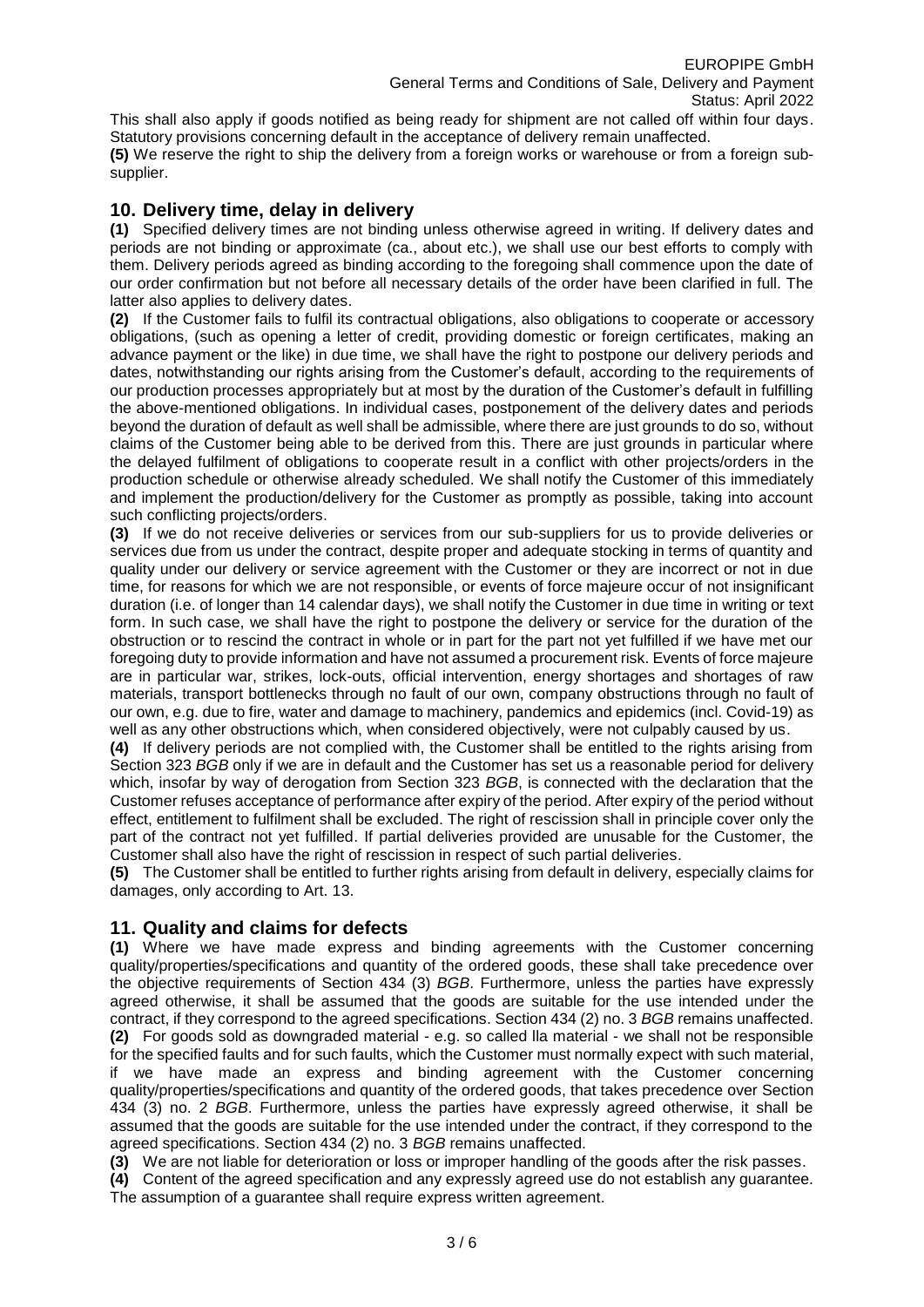#### EUROPIPE GmbH General Terms and Conditions of Sale, Delivery and Payment Status: April 2022

**(5)** The Customer shall inspect the goods immediately upon receipt if this is possible in the ordinary course of business and, if a defect is found, shall notify us immediately in writing. By negotiating on any notices of defects, we shall not waive the objection that the notice was not in due time, was unfounded in fact or otherwise insufficient. If the Customer fails to provide this notice, the goods shall be deemed approved, unless a defect is concerned, which was not recognisable during the inspection. Section 377 et seq. *HGB* [German Commercial Code] shall furthermore apply. Obvious damages sustained during transport or other defects already identifiable upon delivery must also be confirmed by the deliverer's signature on the respective transport document when delivery is accepted. The Customer shall ensure that a corresponding confirmation is provided. After agreed acceptance has been carried out, notice of defects, which could have been determined during that acceptance, is excluded.

**(6)** In the case of complaints, the Customer must give us the opportunity immediately to inspect the goods subject to complaint. The goods subject to complaint or a sample of the same shall be provided to us on request at our expense. Where complaints are not justified, we reserve the right to charge the Customer freight and cargo handling costs as well as the cost of inspection at customary market prices.

**(7)** In the case of a material defect, we shall, at our option, taking into account the Customer's interests, render supplementary performance either by replacement delivery or by rectification. If supplementary performance is not successfully performed by us within a reasonable period, the Customer shall set us a further reasonable period for supplementary performance, unless we have expressly and conclusively refused supplementary performance or the setting of a further period is unreasonable for the Customer, after expiry of which, without effect, the Customer can either reduce the purchase price of rescind the contract. The Customer shall be entitled to further rights based on defects only according to Art. 13.

**(8)** Where a defect of title exists, we shall be entitled to the right of supplementary performance through remedy of the defect of title within a reasonable period, which as a rule shall be at least two weeks as of receipt of the notice of defect. Paragraph (8) above shall otherwise apply *mutatis mutandis*.

**(9)** The period for limitation of claims due to material defects of goods, notwithstanding Sections 478, 479 *BGB* and unless otherwise expressly agreed between the parties, is:

a) three years for goods that have been used for a building according to their customary use and have caused its defectiveness; and

b) otherwise one year.

**(10)** Periods stipulated in the above paragraph shall commence upon the passing of risk pursuant to Art. 9 (2).

**(11)** If the Customer is entitled to rights of recourse against us pursuant to Section 478 *BGB*, these shall be limited to the legal scope of the third-party warranty claims asserted against the Customer. The Customer is obliged to defend against such claims, where possible.

**(12)** We provide warranty for the rectification or replacement delivery in the same way as for the original delivery. Corresponding claims shall become statute-barred:

a) three years after completion of rectification or delivery of the replacement but in any case not later than 48 months after the original delivery stated in sentence 1 for goods that have been used for a building according to their customary use and have caused its defectiveness;

b) otherwise one year after completion of rectification or delivery of the replacement but in any case not later than 18 months after the original delivery stated in sentence 1.

#### **12. Retention of title, assignment of claims**

**(1)** The goods supplied shall remain our property (goods subject to retention of title) until satisfaction of all claims, especially also the respective balance claims, to which we are entitled against the Customer within the scope of the business relationship.

**(2)** Goods subject to retention of title shall be treated and processed for us as manufacturer within the meaning of Section 950 *BGB* but without obligation on our part. Treated and processed goods are deemed goods subject to retention of title within the meaning of para. (1).

**(3)** If goods subject to retention of title are processed, combined and mixed with other goods by the Customer, we shall be entitled to co-ownership in the new article in the proportion of the invoice value of the goods subject to retention of title to the invoice value of the other goods used. If our property ceases to exist as a result of combining, mixing or processing, the Customer shall herewith already transfer to us the property resp. expectant rights in the new stock or article, to which the Customer is entitled, to the extent of the invoice value of the goods subject to retention of title, in the event of processing in the proportion of the invoice value of the goods subject to retention of title to the invoice value of the other goods used, and shall hold the goods subject to retention of title in safekeeping free of charge for us. Our co-ownership rights shall be deemed goods subject to retention of title within the meaning of para. (1).

**(4)** The Customer may resell goods subject to retention of title only in the normal course of business under the Customer's normal terms and conditions and as long as the Customer is not in default,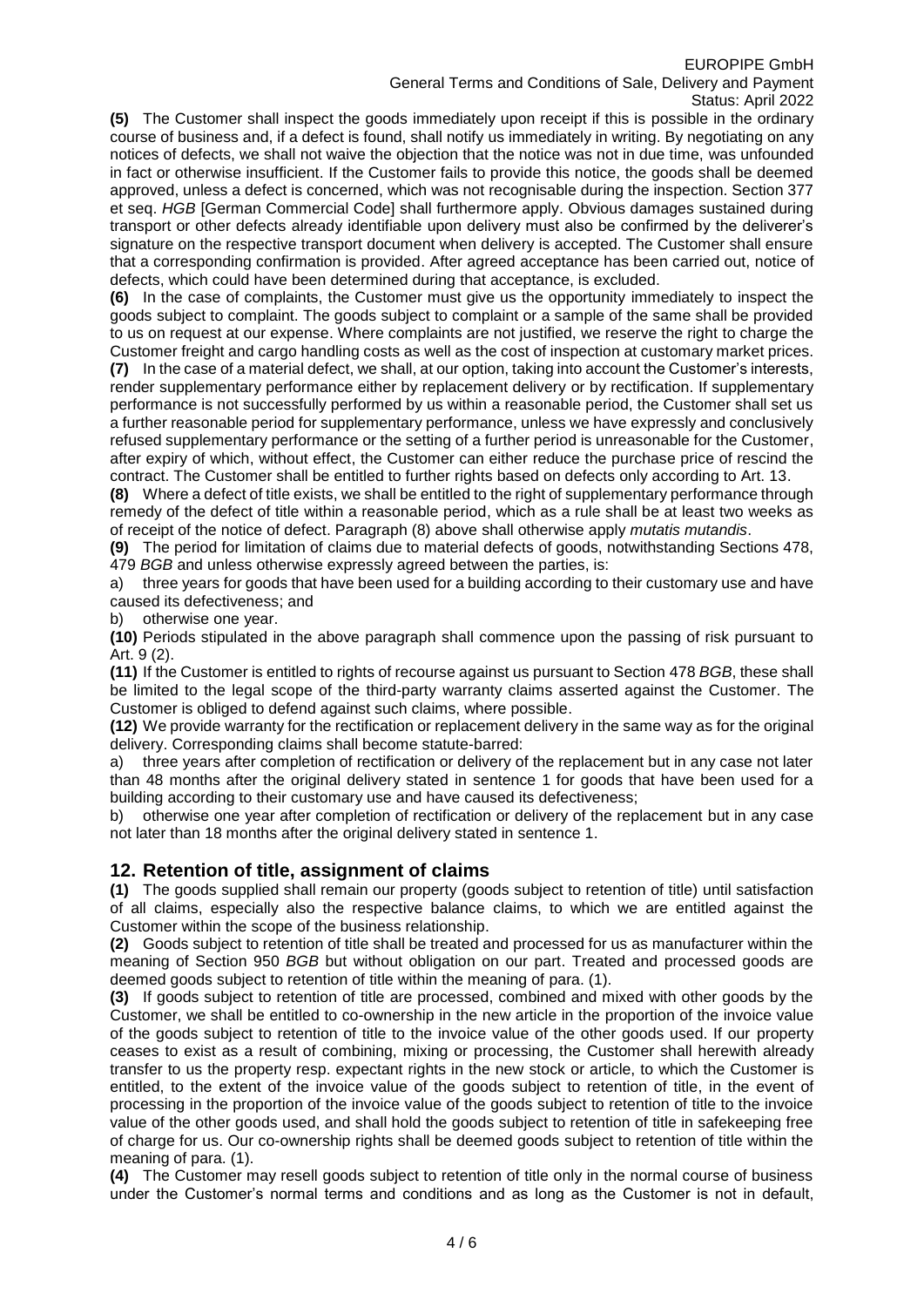provided that the Customer has agreed retention of title with its customer and that the claims from the resale according to para. (5) and (6) pass to us. The Customer shall not have the right to make any other disposals of goods subject to retention of title. The use of goods subject to retention of title to fulfil contracts for work and contracts which involve the delivery of goods to be manufactured or produced ("contract for work and materials") is also deemed resale.

**(5)** The Customer's claims arising from the resale of goods subject to retention of title are herewith already assigned to us; if the resale claim is transferred to a current account, this also applies to the amount of the respective balance claims. The assigned claims serve as security to the same extent as the goods subject to retention of title within the meaning of para. (1).

**(6)** If goods subject to retention are resold by the Customer together with other goods not supplied by us, the claims arising from the resale resp. the respective balance claims shall be assigned to us in the proportion of the invoice value of the goods subject to retention of title to the invoice value of the other goods. If goods are resold, in which we have co-ownership shares pursuant to para. (3), a portion of the claim corresponding to our co-ownership share shall be assigned to us.

**(7)** The Customer has the right to collect claims arising from resale or balance claims unless we revoke the collection authorisation according to the provisions of these General T&Cs of Sale and Delivery. At our request, the Customer shall be obliged to notify its customers immediately of the assignment to us, unless we do so ourselves, and to provide us with the information and documents required for collection.

**(8)** The Customer shall not have a right under any circumstances otherwise to assign the claims. This also applies to factoring transactions; such transactions are also not permitted to the Customer by reason of the collection authorisation. We are, however, prepared in individual cases to consent to factoring transactions if the equivalent value from this definitively accrues to the Customer and satisfaction of our claims is not jeopardised.

**(9)** The Customer must notify us immediately of any seizure or other impairments by third parties.

**(10)** If the value of existing securities exceeds the secured claims in total by more than 10 percent, we shall be obliged in this respect at the Customer's request to release securities at our discretion.

**(11)** If retention of title is not valid according to the law of the territory where the goods are located, security corresponding to retention of title in that territory shall be deemed agreed. If the Customer's cooperation is necessary for such rights to come into existence, the Customer shall take all measures required to establish and maintain such rights.

# **13. General limitation of liability**

**(1)** We shall not be liable, in particular not for claims by the Customer for damages or reimbursement of expenses, for whatever legal reason, and/or in the case of breach of duty arising from the obligation and from tortious acts.

- **(2)** The above exclusion of liability shall not apply:
- in the case of own intentional or grossly negligent breach of duty and intentional or grossly negligent breach of duty by legal representatives or vicarious agents;
- in the case of violation of material contractual obligations; material contractual obligations are obligations, the fulfilment of which defines the contract and on which the Customer may rely;
- in the event of injury to life, limb and health, also caused by legal representatives or vicarious agents;
- in the case of default if delivery and/or service by a fixed date was agreed;
- where we have assumed a guarantee for the quality of the goods or the existence of an outcome of performance or a procurement risk;
- in the case of liability under the *Produkthaftungsgesetz* [German Product Liability Act] or other mandatory statutory basis for liability.

**(3)** If we or one of our vicarious agents are(is) responsible only for slight negligence and none of the cases in Art. 13 (2) in bullet points 1, 3, 4, 5 and 6 above exist, our liability shall be limited in amount, also in the case of violation of material contractual obligations, to the foreseeable damages typical for the contract at the time the contract was concluded.

**(4)** Any further liability of EUROPIPE is excluded. Liability is excluded in particular for damage incurred exclusively as a result of unsuitable or inappropriate use, especially non-compliance with instructions for use enclosed with or affixed to the goods, or as a result of changes, repairs or attempts at repair by the Customer, a customer of the Customer or third parties commissioned by the Customer or its customers.

**(5)** Exclusion resp. limitation of liability according to Art. 13 (1) to (4) above and Art. 13 (6) shall apply to the same extent for the benefit of the executive and non-executive employees and other vicarious agents as well as the sub-contractors of EUROPIPE.

**(6)** If the Customer is entitled to claims for damages according to this Art. 13, these shall become statute-barred upon expiry of the limitation period applicable to warranty claims for defects pursuant to